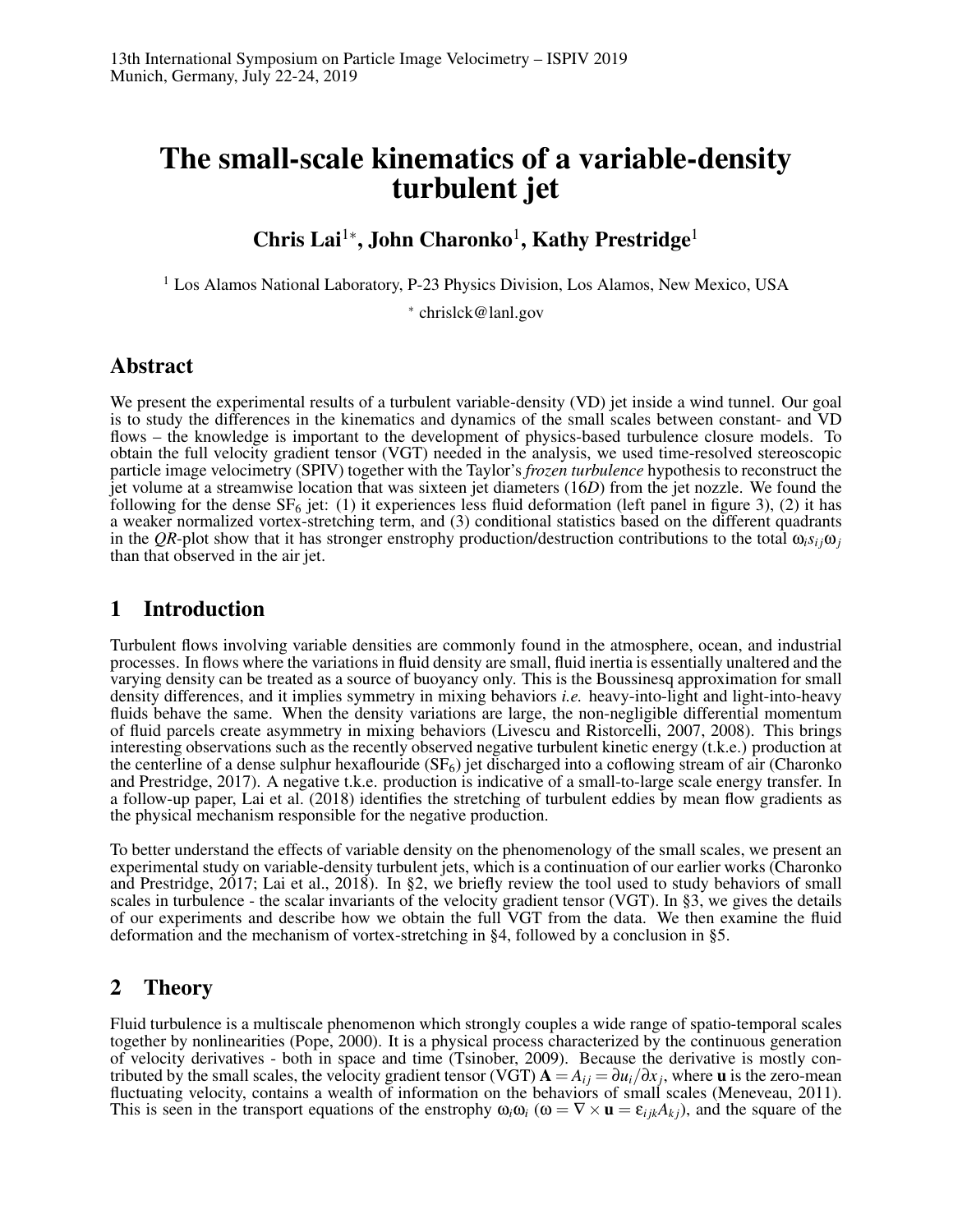Frobenius norm  $\sqrt{s_{ij} s_{ij}}$  of the rate-of-strain tensor  $\mathbf{s} = (\mathbf{A} + \mathbf{A}^T)/2$ . For incompressible flows, the equations are:

$$
\frac{1}{2}\frac{D(s_{ij}s_{ij})}{Dt} = \frac{\text{strain self-amplification}}{-s_{ij}s_{jk}s_{ki}} - \frac{1}{4}\omega_i s_{ij}\omega_j - s_{ij}\frac{\partial^2 p}{\partial x_i \partial x_j} + \nu s_{ij} \triangle s_{ij}
$$
(1)

$$
\frac{1}{2}\frac{D\omega^2}{Dt} = \overbrace{\omega_i s_{ij}\omega_j}^{\text{vortex-stretching}} + v\omega_i \triangle \omega_i
$$
\n(2)

In both equations, the terms under the curly bracket on the r.h.s can be positive or negative. They are, however, positive on average and thus represent source terms in turbulent flows (Tsinober, 2009). In particular, the strain amplification term in eq.( $\hat{1}$ ) is responsible for creating intense dissipative regions in turbulent flows whereas the vortex-stretching term in eq. $(2)$  is interpreted to be the physical mechanism responsible for interscale energy transfer in turbulence. The spatio-temporal correlation of dissipation and enstrophy in turbulent flows is an active research area to understand the phenomenology of turbulence (Ooi et al., 1999).

The velocity gradient tensor is a second-rank tensor and has three scalar principal invariants (invariant under any orthogonal rotations of the coordinate system):  $P = \text{Tr}(\mathbf{A}) = \frac{\partial u_i}{\partial x_i}, Q = -\frac{1}{2}$  $\frac{1}{2} \text{Tr}(\mathbf{A} \mathbf{A}^{\text{T}})$  and  $R = -\text{Det}(\mathbf{A}),$ collectively known as the *first*, *second* and *third* principal invariants. For our air and  $SF<sub>6</sub>$  jets, the flow is essentially incompressible, leading to  $P = 0$ . The joint probability density function (PDF) between  $Q$  and  $R$ - the *QR*-plot - is a tool used to infer local flow topologies and to study the mechanism of vortex-stretching in turbulent flows (Chong et al., 1990).

In eq.(1) and (2),  $s_{ij}$  and  $\omega_i$  is related to the symmetric and skew-symmetric parts of  $A = s + \Omega$ , respectively. The skew-symmetric spin tensor  $\Omega = (A - A^T)/2$  is related to  $\omega_i$  by  $\omega_i = -\varepsilon_{ijk}\Omega_{jk}$ . Both s and  $\Omega$  have their own principal invariants - (1)  $P_s = P = \text{Tr}(\mathbf{s}), Q_s = -\frac{1}{2}$  $\frac{1}{2} s_{ij} s_{ij}, R_s = -\frac{1}{3}$  $\frac{1}{3}$ *s*<sub>*i*</sub>*s*<sub>*jk*</sub>*s*<sub>*ki*</sub> and (2)  $P_{\Omega} = 0$ ,  $Q_{\Omega} = \frac{1}{2}\Omega_{ij}\Omega_{ij} =$ 1  $\frac{1}{4}\omega_i\omega_i, R_\Omega=-\frac{1}{4}$  $\frac{1}{4}\omega_i s_{ij}\omega_j$ . The strain self-amplification and vortex-stretching terms can be expressed as the following,

$$
-3R_s = s_{ij}s_{jk}s_{ki} = \alpha^3 + \beta^3 + \gamma^3 \tag{3}
$$

$$
-4R_{\Omega} = \omega_i s_{ij} \omega_j = \omega_k^2 \alpha \cos^2(\omega, e_{\alpha}) + \omega_k^2 \beta \cos^2(\omega, e_{\beta}) + \omega_k^2 \gamma \cos^2(\omega, e_{\gamma})
$$
(4)

where  $(\alpha, \beta, \gamma)$  and  $(e_\alpha, e_\beta, e_\gamma)$  are the set of eigenvalues/vectors of s. The third invariants of s and  $\Omega$  thus represent the generation/destruction of strains and enstrophy in turbulent flows. Together with their second invariants  $(Q_s, Q_\Omega)$  that characterize whether a flow region is dominated by strains or enstrophy (swirling motions), they form a complete set of tools to study the behaviors of fine-scale turbulence. We apply the above formulation to a turbulent variable-density jet.

#### 3 Experiments

To obtain all nine components of the VGT, simultaneous measurements of the turbulent velocity field inside a three-dimensional fluid volume is needed. This can be realized using holographic or volumetric particle image velocimetry (PIV) (Westerweel et al., 2013). The experimental setup usually consists of multiple independent camera views with the understanding that the accuracy of flow measurements increases with the number of cameras, or with the use of just one camera together with a more elaborate optical setup and post processing routines as realized in the experiments reported by Zhang et al. (1997). For turbulent flows having a dominant convecting velocity in one direction, it is possible to bypass the requirement of a true volumetric measurement - by using Taylor's *frozen turbulence* hypothesis to turn temporal information into spatial information along the direction of the convecting velocity. Its root can be traced back to hot-wire measurements in which the turbulent velocity at a spatial location, a few micros large, is rapidly sampled in time in excess of kilohertz. The temporal frequency is usually much higher than the shortest temporal scale in the flow and therefore the fluctuating velocity field appears to be frozen and it can be treated as being passively convected downstream without any distortions. Applying the hypothesis to convectional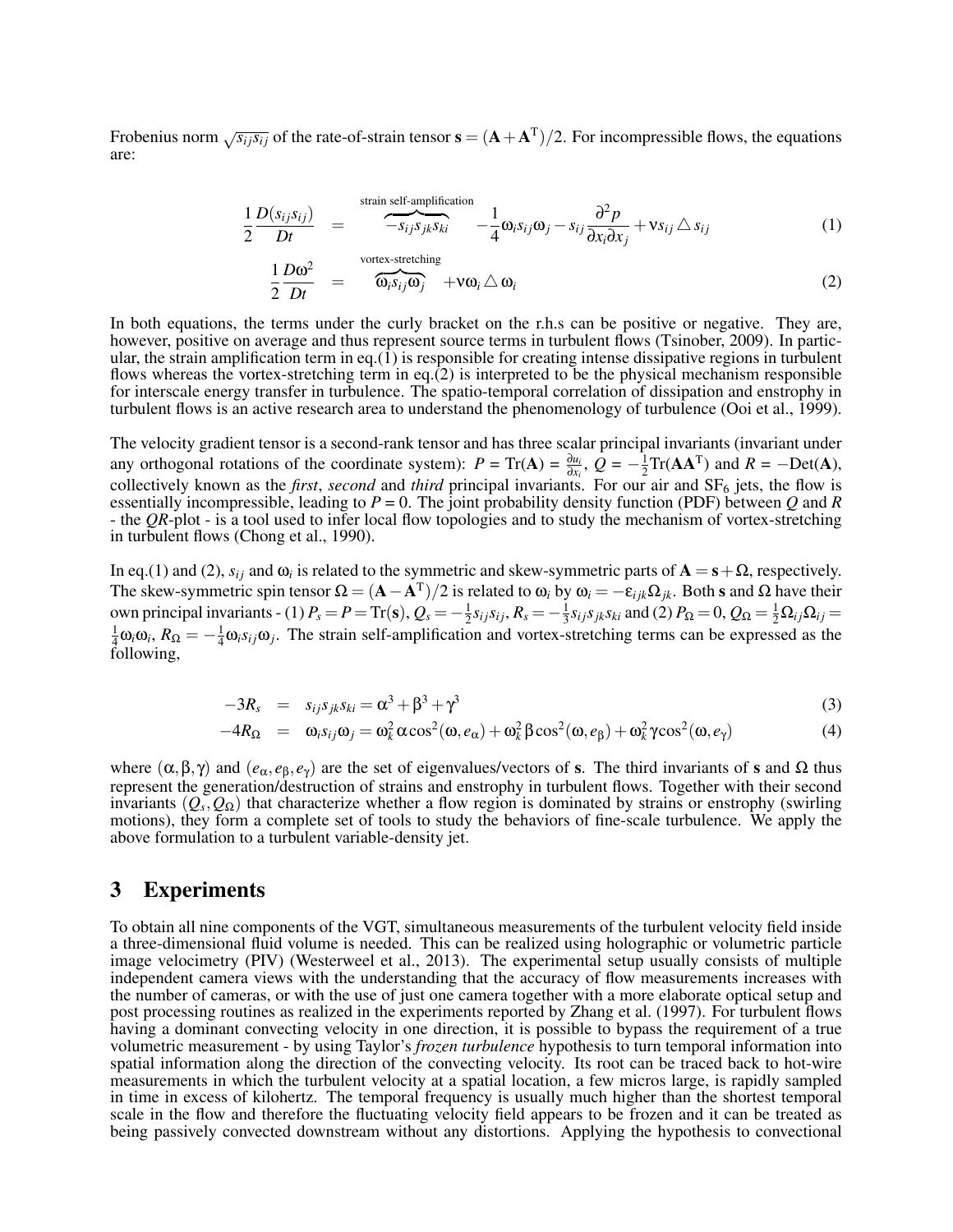two-dimensional PIV is an alternative to volumetric PIV because it provides full field measurement over a region. A number of previous studies have employed this technique to study behaviors of small-scale turbulence in a constant-density air jet (Ganapathisubramani et al., 2008) and in space-filling, fractal square grids (Gomes-Fernandes et al., 2014). We employ this technique to acquire the data needed to analyze the behaviors of small-scale turbulence in a variable-density jet.

The experimental facility is a 5m-tall, open-circuit wind tunnel located at the Los Alamos National Laboratory. Details of this facility are described in Charonko and Prestridge (2017), and we give a brief description of our setup in the following. Figure 1 shows a schematic of the present setup. The wind tunnel has a square cross-section of 0.524m-by-0.524m in which a turbulent jet is discharged into the tunnel center via a copper pipe. The pipe has an internal diameter  $D = 11$  mm, and the exiting flow is that of a fully-developed turbulent pipe flow. Simultaneous measurements of the jet's velocity and density fields were made at 16*D* downstream from the pipe exit using stereoscopic (SPIV) and planar laser-induced fluorescence (PLIF). The combined measurement system was operated at high imaging frame rates together with two high repetition rate lasers - a green laser and a UV laser. The jet material is either pure  $SF_6$  gas or air, giving a VD  $SF_6$ into-air turbulent jet or a air-into-air turbulent jet. The latter is a Boussinesq flow and serves as the control experiment for the VD jet. For binary systems involving the mixing of two fluids, the Atwood number  $A_t = (\rho_{\text{heavy}} - \rho_{\text{light}})/(\rho_{\text{heavy}} + \rho_{\text{light}})$  characterizes the strength of VD effects. At the pipe exit, it is equal to 0.69 and 0 for the  $SF_6$  jet and air jet, respectively. In this talk, we will focus on the velocity field data and look at the small-scale kinematics using the statistics of  $A_{ij}$ .



Figure 1: Experimental facility in the present study - an open-circuit wind tunnel having a turbulent jet discharged into a coflowing stream of air. A combined, high-speed, simultaneous stereoscopic PIV and planar LIF system is used to measure both velocity and density fields at a jet cross-section that is 16*D* (jet diameter  $D = 11$  mm) downstream from the jet nozzle.

Because of the inherent PIV measurement noise, the raw 2D3C data have been filtered by a 2D Gaussian kernel at the two-dimensional measurement plane. The Gaussian kernel has a full width at half maximum (FWHW) equals to two times the size of the PIV interrogation window. Our approach is different from that adopted by Ganapathisubramani et al. (2008) who used a 3D Gaussian kernel; the computed statistics of the fine scales from the present data using a 3D kernel are less satisfactory. Table 1 tabulates the relevant flow parameters of the two jets in the present study. At the measurement station, both jets had a turbulent Reynolds number on the order of *Re*<sup>λ</sup> ∼ 100. The temporal sampling resolution is smaller than one-half of the Kolmogorov time scale, and thus, satisfying the Nyquist-Shannon sampling criterion. The experimental spatial resolution expressed in terms of the Kolmogorov length scale η is between 4-6η in both jets. To resolve the smallest dissipative scales in turbulent flows, a spatial resolution comparable to  $\eta$ is required. However, for VGT statistics, in particular the characteristic "teardrop" shape in the *QR*-plot, it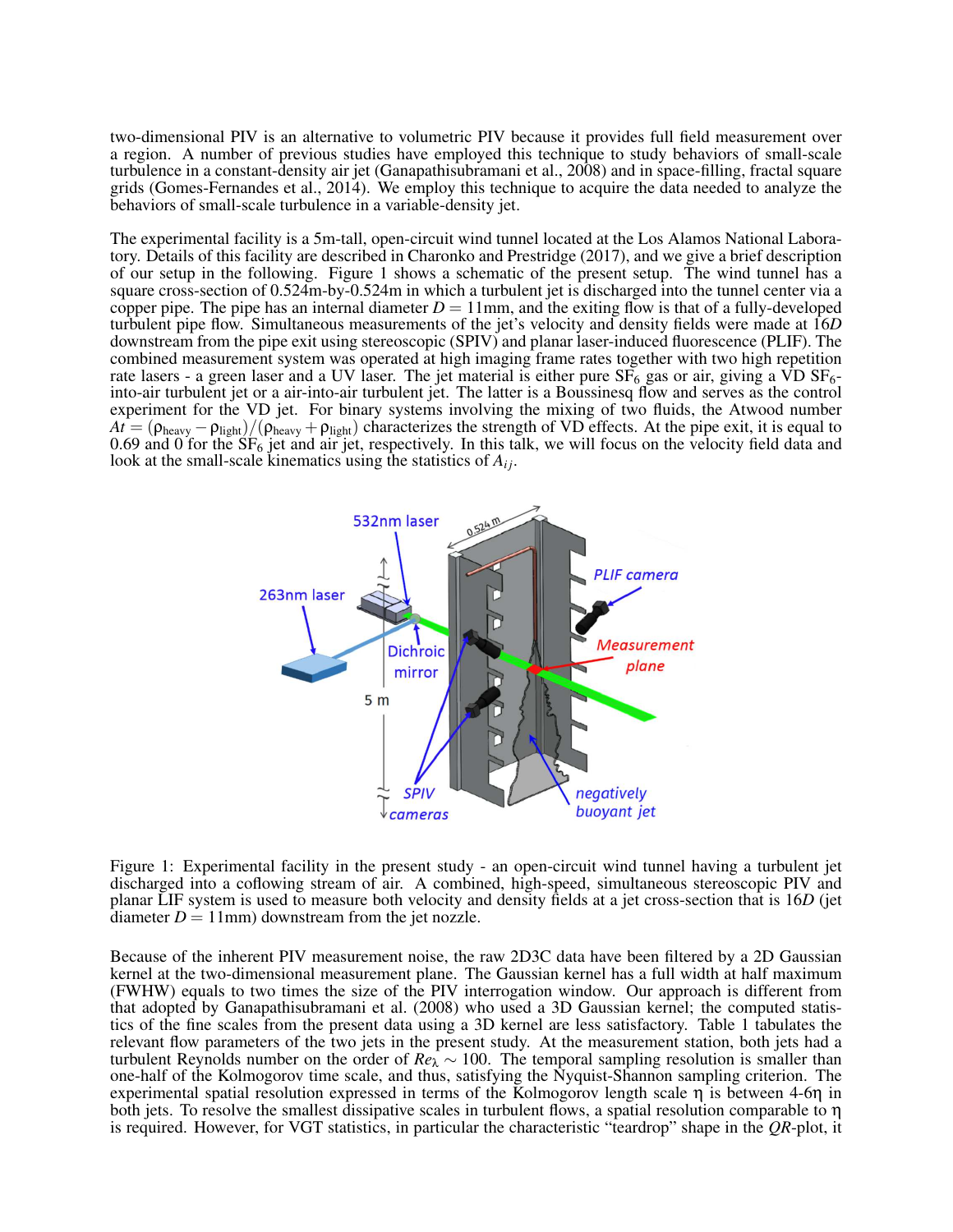| Flow property at $x_1 = 16D$                                                                                                | Air jet                  | $SF6$ jet            |
|-----------------------------------------------------------------------------------------------------------------------------|--------------------------|----------------------|
| Mean axial velocity, $U_1$ (m/s)                                                                                            | 4.5                      | 6.0                  |
| Tunnel coflow velocity, $U_a$ (m/s)                                                                                         | 1.3                      | 0.7                  |
| Root-mean-square axial velocity, $u_{1,rms}$ (m/s)                                                                          | 0.69                     | 0.84                 |
| Velocity half-width, $b_{1/2}$ (mm)                                                                                         | 12                       | 9.1                  |
| Taylor microscale, $\lambda = \sqrt{15 \mu u_{1,rms}^2 / \rho \epsilon_{\text{full}}}$ (mm)                                 | 3.24                     | 3                    |
| Kolmogorov length scale based on $\overline{\epsilon_{full}}$ , $\eta$ (mm)                                                 | 0.15                     | 0.09                 |
| Kolmogorov time scale based on $\overline{\epsilon_{full}}$ , $\tau_n$ (ms)                                                 | 1.2                      | 0.93                 |
| Experimental spatial resolution                                                                                             | $3.7\eta \times 3.7\eta$ | $6\eta \times 6\eta$ |
| Experimental temporal resolution                                                                                            | $0.37\tau_n$             | $0.48\tau_n$         |
| Estimated mean dissipation rate, $\overline{\epsilon_{est}}$ (m <sup>2</sup> /s <sup>3</sup> )                              | 9.7                      | 9.7                  |
| Mean dissipation rate based on full VGT, $\overline{\epsilon_{full}}$ (m <sup>2</sup> /s <sup>3</sup> )                     | 12.5                     | 10.5                 |
| Mean dissipation rate based on local axisymmetric turbulence, $\overline{\epsilon_{axi}}$ (m <sup>2</sup> /s <sup>3</sup> ) | 12.1                     | 10                   |
| Jet Reynolds number $Re = \rho U_o D/\mu$                                                                                   | 3150                     | 12856                |
| Turbulent Reynolds number $Re_{\lambda} = \rho u_{1,rms} \lambda / \mu$                                                     | 127                      | 280                  |

Table 1: Flow properties of the present jets. Jet diameter  $D = 11$ mm, jet exit velocity  $U_o = 5.26$ m/s, and the dynamic viscosity of air and SF<sub>6</sub> gas is  $\mu = 1.8 \times 10^{-5}$ kg/m/s. The gas density  $\rho$  is taken from the data reported in Charonko and Prestridge (2017).

has been shown that this is reliant upon a mix of dissipative and inertial range scales larger than the Taylor microscale  $\lambda$  (Buxton et al., 2017). The spatial resolutions of the present data satisfy this criteria (the ratio  $\lambda/\eta = 24 - 33$  in table 1). Another criterion to check the adequacy of spatial resolution is based on the velocity derivative skewness *Sk* - a third order velocity statistic related to the vortex-stretching term  $\omega_i s_{ij} \omega_j$ . For a wide range of turbulent flows with  $Re_\lambda$  in the range  $10^2$ -10<sup>3</sup> and in different configurations, *Sk* is in the range -0.3 to -0.5 (Sreenivasan and Antonia, 1997). Here, we have taken *Sk* to be equal to the average value of the skewness of the three normal derivatives  $A_{11}$ ,  $A_{22}$  and  $A_{33}$ . For the air jet,  $S\bar{k} = -0.34$  and the value of skewness for each normal derivative is (-0.36,-0.33,-0.33). These near-equal values suggest that vortex-stretching is isotropic in space at the small-scales (Lai et al., 2018).

$$
\overline{\epsilon_{\text{full}}} = \frac{\mu}{\rho} \overline{A_{ij} A_{ij}}, \qquad \overline{\epsilon_{\text{axi}}} = \frac{\mu}{\rho} \left[ \frac{5}{3} \overline{A_{11}^2} + 2 \overline{A_{13}^2} + 2 \overline{A_{21}^2} + \frac{8}{3} \overline{A_{23}^2} \right], \qquad \overline{\epsilon_{\text{est}}} = 48 \frac{U_o^3}{D} (\frac{D}{x_1})^4 \tag{5}
$$

In table 1, we also show the mean turbulent dissipation rate computed with the local axisymmetric turbulence expression  $\overline{\epsilon_{axi}}$  shown in eq.5 (George and Hussein, 1991). For both jets, this value is within  $\pm 5\%$  of that obtained using the full VGT  $\overline{\epsilon_{\text{full}}}$ . The standard deviation of the ratio  $\overline{\epsilon_{\text{full}}}/\overline{\epsilon_{\text{axi}}}$  is about 0.06 for both jets, showing that the conditions of local axisymmetric turbulence are satisfied. The dissipation computed based on the measured velocity gradients is also closed to, but larger than, the estimate  $\overline{\epsilon_{\text{est}}}$  based on large-scale flow properties.

An example of the reconstructed volume of an air jet is shown on the left panel in Figure 2. We have validated our results to those reported in the earlier study by Ganapathisubramani et al. (2008). An example is shown on the right panel of Figure 2; the probability density functions (PDF) of the alignment cosine angles between the vorticity vector and the eigenvectors ( $e_\alpha, e_\beta, e_\gamma$ ) of s from both studies are in good agreement  $ω$  and  $e<sub>β</sub>$ , the intermediate extensive eigenvector, are preferentially aligned.

#### 4 Results

Figure 3 shows the PDFs of the three normalized eigenvalues  $(\alpha, \beta, \gamma) \times \eta^2/\nu$  of s (left panel). Common to both jets, the mean values behave as  $\overline{\alpha}, \beta > 0$  and  $\overline{\gamma} < 0$  with  $|\overline{\gamma}| > \overline{\alpha} > \beta$ . The weakly positive  $\beta$  indicates that a fluid element has on average two mutually orthogonal axes in extension (together with  $\overline{\alpha}$ ) which suggests that sheet-like flow structures are statistically more common than tube-like ones, and this tendency is unaltered by VD effects. Fluid elements in the  $SF_6$  jet, however, experienced weaker deformations as seen in the smaller magnitudes of the eigenvalues (dashed lines). This agrees with the smaller growth rate (0.052)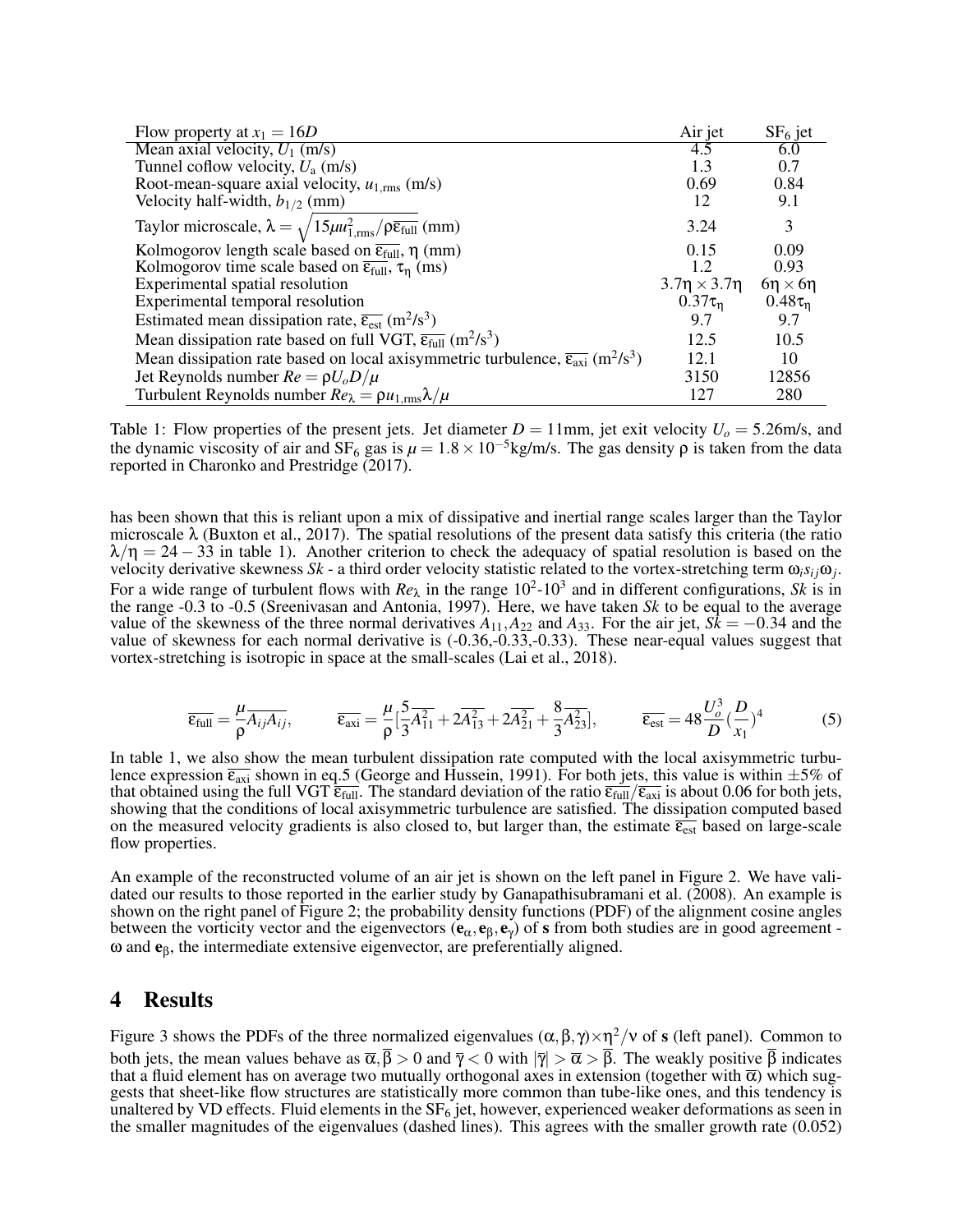

Figure 2: (Left) An example of the reconstructed air jet volume using high-speed SPIV data at a jet crosssection.  $x_1$  is the streamwise direction, and  $(x_2, x_3)$  are the two in-plane orthogonal directions of the jet cross-section. Turbulent vortices are visualized in red using the *Q*-criterion. The cut planes show contours of the viscous dissipation field - highly dissipative regions surround turbulent vortices. (Right) Probability density function of the alignment cosine angles between the eigenvectors of the velocity gradient tensor ∂*ui*/∂*x<sup>j</sup>* and the vorticity vector ω in an air jet - solid lines are from present experiments and dotted lines are from experimental data in Ganapathisubramani et al. (2008).

of the  $SF<sub>6</sub>$  jet velocity half-width when compared to that (0.068) of the air jet (Charonko and Prestridge, 2017). On the right panel of figure 3, we plot the PDF of the normalized vortex-stretching term  $\omega_i s_{ij} \omega_j$ . It is well-known that its mean is positive in turbulent flows, and this fact is observed in the both jets. The comparison on the results of the present air jet (blue solid line) between and that in Ganapathisubramani et al. (2008) (black solid line) is very good. It is interesting to see that the  $SF<sub>6</sub>$  jet had a much weaker normalized vortex-stretching than the constant-density jets.

In table 2, we compare the statistics of the fine scales from the present two jets with those from forced homogeneous isotropic turbulence (HIT) (Li et al., 2008, DNS data) and from an atmospheric surface boundary layer (Kohlmyansky et al., 2001, field data). For HIT, it can be shown analytically that  $\omega_i^2 = 2\overline{s_{ij}s_{ij}}$  and  $\overline{\omega_i s_{ij} \omega_j} = -\frac{4}{3}$  $\frac{4}{3}$ *s*<sub>*i*</sub>*s*<sub>*js*<sub>*i*</sub>*k*<sub>*s*</sub><sup>*i*</sup>*i*. These two relations are not strictly satisfied in both of our jets and in the field data,</sub> all of which are heterogeneous, but are accurate to within 10%. The skewness  $-\alpha^3$  and  $-\gamma^3$ , normalized by the strain self-amplification term, of the most extensive  $(\alpha)$  and compressive  $(\gamma)$  eignevalues of s are quite similar among the heterogeneous flows but are larger than those of HIT in magnitude. The same can be said for the three components,  $\omega_k^2 \lambda_i \cos^2(\omega, e_i)$ , of the vortex-stretching term  $\overline{\omega_i s_{ij} \omega_j}$ . We, however, note that the magnitudes of  $\omega_k^2 \alpha \cos^2(\omega, e_\alpha)$  and  $|\omega_k^2 \gamma \cos^2(\omega, e_\gamma)|$  appear to be enhanced (by about 15-20% compared to the air jet and field data) in the variable-density  $SF<sub>6</sub>$  jet. The simultaneous enhancement in these two terms is due to the "near" incompressibility of the flow - it holds strictly for incompressible flows. Finally, it is interesting to see that the contribution by the intermediate eigenvalue β to vortex stretching and strain self-amplification is not affected by density gradients at all.

The vortex-stretching term involves the alignment of the vorticity vector with the eigenframe of the rateof-strain tensor. Since  $\cos(\omega, \mathbf{W}) = \omega \cdot \mathbf{W}/|\omega||\mathbf{W}|$ , the magnitude of vortex-stretching is dependent on the alignment cosine angle between  $\omega$  and the vortex stretching vector  $\mathbf{W} = \omega_j s_{ij}$ . In figure 4, we see that the PDF of this alignment angle skewed towards positive values - as required by a  $\overline{\omega_i s_i \omega_j} > 0$  - for all flows included here. Density gradients in the  $SF<sub>6</sub>$  jet do not change this behavior. The PDFs of all heterogeneous flows collapse quite nicely to each other whereas that of HIT is more positively skewed. This last observation can be understood from the ratio of the average of the vortex stretching term and the vortex compression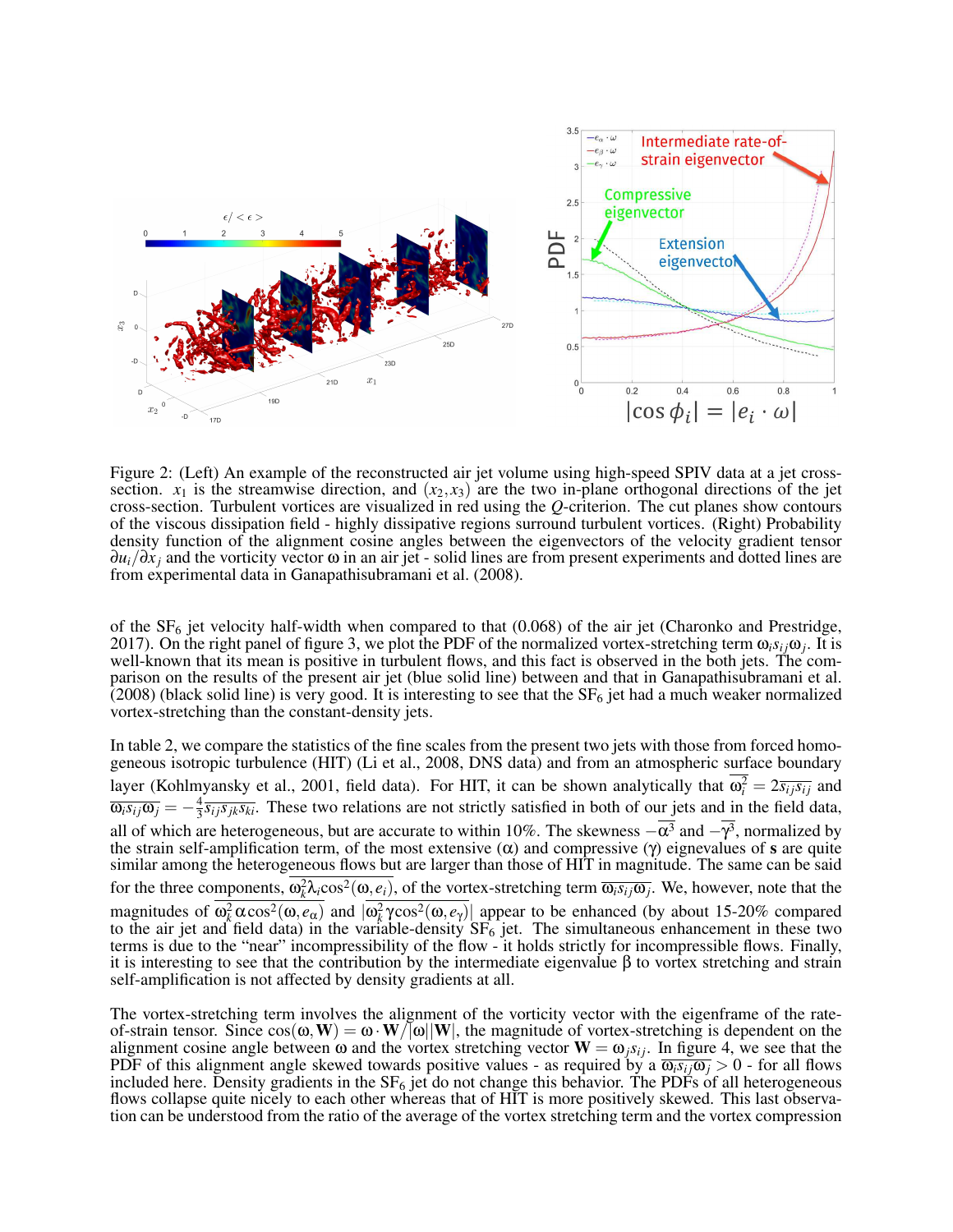

Figure 3: Probability density functions of (left) eigenvalues of the velocity gradient tensor ∂*ui*/∂*x<sup>j</sup>* and (right) the vortex-stretching  $\omega_i S_{ij} \omega_j$  term in the enstrophy  $\omega^2$ -equation. Solid lines are data from a constant-density air jet and dashed lines are data from a variable-density  $SF<sub>6</sub>$  jet.

term in table 2 - this ratio is 1.85 for HIT and about 1.6 for the other three heterogeneous flows.

Because vortex-stretching and dissipation are intimately linked to the notion of energy cascade in turbulent flows, we look at the correlation coefficients of  $\omega_i s_{ij} \omega_j$  and  $s_{ij} s_{jk} s_{ki}$  with enstrophy and strain magnitude in table 3. It should be noted that viscous dissipation is proportional to the square of strain magnitude,  $\varepsilon = v s_{i j} s_{i j}$ , the strain self-amplification term controls the growth and decay of dissipation (eq.(1)).

We now look at the joint PDF of Q and R and study flow topologies in a statistical sense. To ensure the accuracy of present statistical results, we include only data points that have a velocity divergence error  $|P = \frac{\partial u_i}{\partial x_i}|$  $\frac{\partial u_i}{\partial x_i}$ | less than  $0.08(v/\eta^2)$ , as in Gomes-Fernandes et al. (2014), in figures 5-7. This divergence error criterion retains 36% and 25% of the full dataset for the air jet and  $SF_6$ , respectively. In both cases, the number of retained data points is between 8-10 millions. In figure 5, we present the *QR* plots measured in both jets. The probability contours are plotted from  $10^{-1}$  to  $10^{-5}$ . It is evident that the characteristic "teardrop" shape is seen in both jets. However, the area bounded by the  $10^{-5}$  contour is smaller for the variable-density SF<sub>6</sub> jet, a reflection of a smaller normalized vortex-stretching term shown in figure 3.

Figure 6 shows the joint PDFs of the invariants of the rate-of-strain tensor, *Q<sup>s</sup>* and *R<sup>s</sup>* . This plot is used to diagnose the topology of regions in the flow with high strain rates *i.e.* dissipation. It can be seen that both jets have very similar results - the probability contours are biased towards positive values of *R<sup>s</sup>* . Because  $R_s = -s_{ij} s_{jk} s_{ki}/3 = -\alpha \beta \gamma$ ,  $R_s$  takes the sign of β, where  $R_s > 0$  means that there are two extension principal directions that give rise to sheet-like structures. Further, the maximum of each contour does not lie on the right branch of the Veillefosse tail (Chong et al., 1990, black solid line,  $R_s > 0$ ). Instead, the maxima lie in a region sandwiched between the Veillefosse tail and the red line representing a bi-axial stretching state - this state is characterized by eigenvalues of s having the ratios  $\alpha : \beta : \gamma = 3 : 1 : -4$ . This result is in agreement to those reported in many other turbulent flow configurations. Density gradients inside the  $SF<sub>6</sub>$  jet do not seem to alter this general observation.

Figure 7 shows the joint PDFs of *Q<sup>s</sup>* and *Q*Ω. This plot tells us whether vortex tubes or irrotational dissipative structures are favored in a turbulent flow. The diagonal line (dashed line) represents vortex sheet where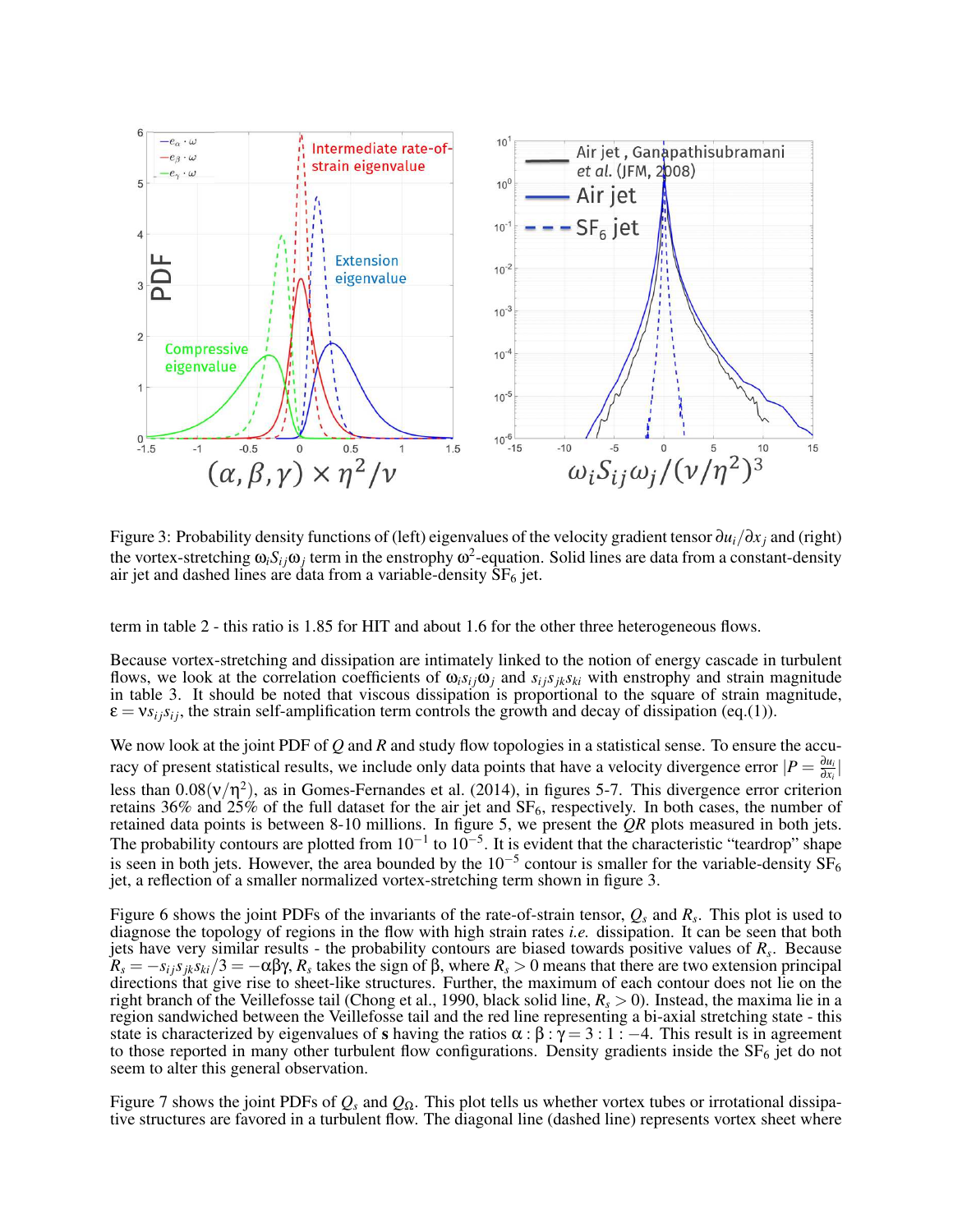| <b>Statistics</b>                                                                            | Turbulent flows                    |                         |                                |                                            |
|----------------------------------------------------------------------------------------------|------------------------------------|-------------------------|--------------------------------|--------------------------------------------|
|                                                                                              | Forced HIT*<br><b>JHU</b> Database | Air jet<br>Present data | $VD$ $SF6$ jet<br>Present data | $ASL^{\star}$<br>Kohlmyansky et al. (2001) |
| $\omega_i^2$<br>$S_{ij}S_{ij}$                                                               | 2                                  | 1.87                    | 1.86                           | < 2                                        |
| $-\overline{\omega_i s_{ij} \omega_j}/\overline{s_{ij} s_{ik} s_{ki}}$                       | 1.32                               | 1.25                    | 1.27                           | < 1.33                                     |
| $-\alpha^3$<br>$\overline{S_{i} S_{ik} S_{ki}}$                                              | 1.10                               | 1.64                    | 1.93                           | 1.62                                       |
| $-\overline{\beta^3}$ / $\cdot$<br>$\sqrt{S_{ij}S_{ik}S_{ki}}$                               | 0.05                               | 0.05                    | 0.05                           | 0.05                                       |
| $-\gamma^3/\overline{s_{ij}s_{jk}s_{ki}}$                                                    | $-2.16$                            | $-2.69$                 | $-2.98$                        | $-2.67$                                    |
| $\omega_{k}^{2} \alpha \cos^{2}(\omega, e_{\alpha})/\overline{\omega_{i} s_{ij} \omega_{j}}$ | 0.89                               | 1.53                    | 1.71                           | 1.44                                       |
| $\omega_k^2 \beta \cos^2(\omega, e_\beta)/\overline{\omega_i s_{ij} \omega_j}$               | 0.59                               | 0.40                    | 0.40                           | 0.47                                       |
| $\omega_i^2 \gamma \cos^2(\omega, e_\gamma) / \overline{\omega_i s_{ij} \omega_j}$           | $-0.48$                            | $-0.93$                 | $-1.11$                        | $-0.91$                                    |
| $\omega_k^2 \alpha \cos^2(\omega, e_\alpha)/ \omega_k^2 \gamma \cos^2(\omega, e_\gamma) $    | 1.85                               | 1.65                    | 1.54                           | 1.58                                       |
| $Re_{\lambda}$                                                                               | 433                                | 122                     | 280                            | $10^{4}$                                   |

Table 2: Statistical results of the fine scales in various turbulent flows.  $(\alpha, \beta, \gamma)$  are eigenvalues of the rateof-strain tensor s. \*Direct numerical simulation data from (Li et al., 2008). \*Atmospheric surface layer (ASL) field data from Kohlmyansky et al. (2001).

Turbulent flows - (HIT<sup>\*</sup>, air jet,  $SF_6$ ,  $ASL^*$ )

|                                | $\omega_i s_i \omega_i$  | $-S_{ij}S_{ik}S_{ki}$    | $\omega_i s_{ij} \omega_j / \omega_i^2$ | $-s_{ij}s_{jk}s_{ki}/s_{ij}^2$ |
|--------------------------------|--------------------------|--------------------------|-----------------------------------------|--------------------------------|
| $\omega_i^2$                   | (0.55, 0.37, 0.34, 0.36) | (0.31, 0.17, 0.17, 0.14) | (0.14, 0.12, 0.11, 0.13)                | (0.17, 0.10, 0.08, 0.10)       |
| $S_{ij}^{\sim}$                | (0.47, 0.34, 0.32, 0.30) | (0.78, 0.68, 0.64, 0.38) | (0.39, 0.30, 0.26, 0.23)                | (0.54, 0.46, 0.41, 0.28)       |
| $-s_{ij}s_{jk}s_{ki}$          | (0.54, 0.39, 0.40, 0.15) |                          |                                         |                                |
| $-s_{ij}s_{jk}s_{ki}/s_{ij}^2$ |                          |                          | (0.48, 0.29, 0.28, 0.02)                |                                |

Table 3: Correlation coefficients of the vortex-stretching term  $\omega_i s_{ij} \omega_j$  and strain self-amplification term  $s_{ij} s_{jk} s_{ki}$  with enstrophy  $\omega_i^2$  and strain magnitude  $s_{ij} s_{ij}$ . \*Direct numerical simulation data from (Li et al., 2008). ?Atmospheric surface layer (ASL) field data from Kohlmyansky et al. (2001).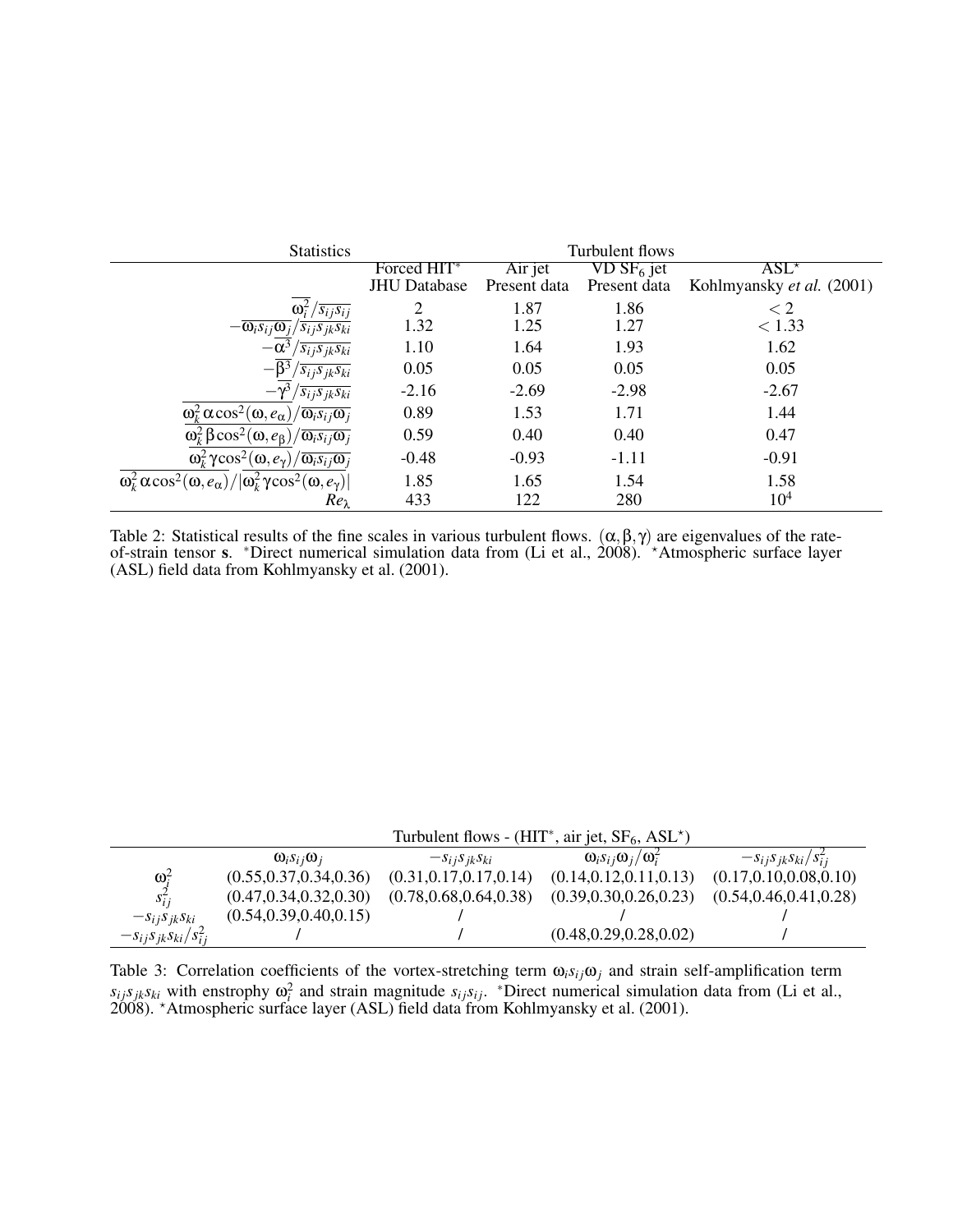

Figure 4: Probability density function of the alignment cosine angle between vorticity ω and vortex stretching vector  $W = \omega_j s_{ij}$ . HIT - direct numerical simulation data from (Li et al., 2008). ASL - atmospheric surface layer field data from Kohlmyansky et al. (2001).

| $QR$ -quadrants | Proportion of total volume $(\%)$                            |         |      |           |
|-----------------|--------------------------------------------------------------|---------|------|-----------|
|                 | Forced $HIT^*$                                               | Air jet |      | $SF6$ jet |
|                 | JHU Database Buxton10 <sup>*</sup> Present data Present data |         |      |           |
|                 | 27.3                                                         | 29      | 32.6 | 32.9      |
| S2              | 26.5                                                         | 24      | 19.5 | 18.7      |
| S3              |                                                              |         | 11.3 | 11.3      |
|                 | 362                                                          |         | 36.6 |           |

Table 4: Data fraction corresponding to each of the four quadrants *S*1 to *S*4 in a *QR*-plot. <sup>∗</sup>Direct numerical simulation data from (Li et al., 2008). ?Experimental data from Buxton and Ganapathisubramani (2010).

 $-Q_s = Q_\Omega$ . Again, the results for both jets are similar with vortex tubes being more favorable in regions with high  $Q_{\Omega}$  values *i.e.* enstrophy - the maximum value of  $Q_{\Omega}$  is always greater than that of  $-Q_s$  on such probability contours. Density gradients inside the  $SF_6$  jet do not modify this propensity of turbulent flows.

To study the role of different flow structures on the generation/destruction of enstrophy, we consider conditional statistics based on the different quadrants in the *QR*-plots shown in figure 5 (Buxton and Ganapathisubramani, 2010). Four quadrants  $\{S_N\}_{N=1,2,3,4}$  can be defined using the Veillefosse tails and the vertical line  $R = 0$ . Of events in the four quadrants, only events lying within S1 are capable of enstrophy destruction *i.e.* decreasing enstrophy by compression. The quadrant S<sup> $\bar{4}$ </sup> is mainly responsible for enstrophy amplification via the inviscid mechanism of vortex-stretching. We first look at the data fraction of each quadrant in table 4. Not surprisingly, S4 has the highest data fraction because of the teardrop shape - about 37% of the total flow is swirling and is being stretched along its rotational axis. The second most populated quadrant is S1 where the flow is swirling but is under compression. S2 signifies flow with high strain rates, hence dissipative structures, and accounts for about 20% of the total. From a comparison between previous and the present data, it appears that the distribution of these data fractions/flow structures is not strongly altered by density gradients (table 4).

We now turn to the contributions to the vortex-stretching term  $\overline{\omega_i s_i \omega_j}$  from the different flow structures found in the QR-plot in table 5, *i.e.*, the conditional contribution  $(\overline{\omega_i s_{ij} \omega_j})_{Si}$ . Previous data from constantdensity flows, forced homogeneous isotropic turbulence (HIT)( $Re<sub>\lambda</sub> = 433$ ) (Li et al., 2008) and an air jet  $(Re<sub>\lambda</sub> = 160)$  (Buxton and Ganapathisubramani, 2010), are added for comparison. S1 is the only quadrant capable of reducing enstrophy, termed enstrophy destruction in Buxton and Ganapathisubramani (2010), among the four quadrants. S4 is the quadrant dominating the production of enstrophy, and S2 and S3 are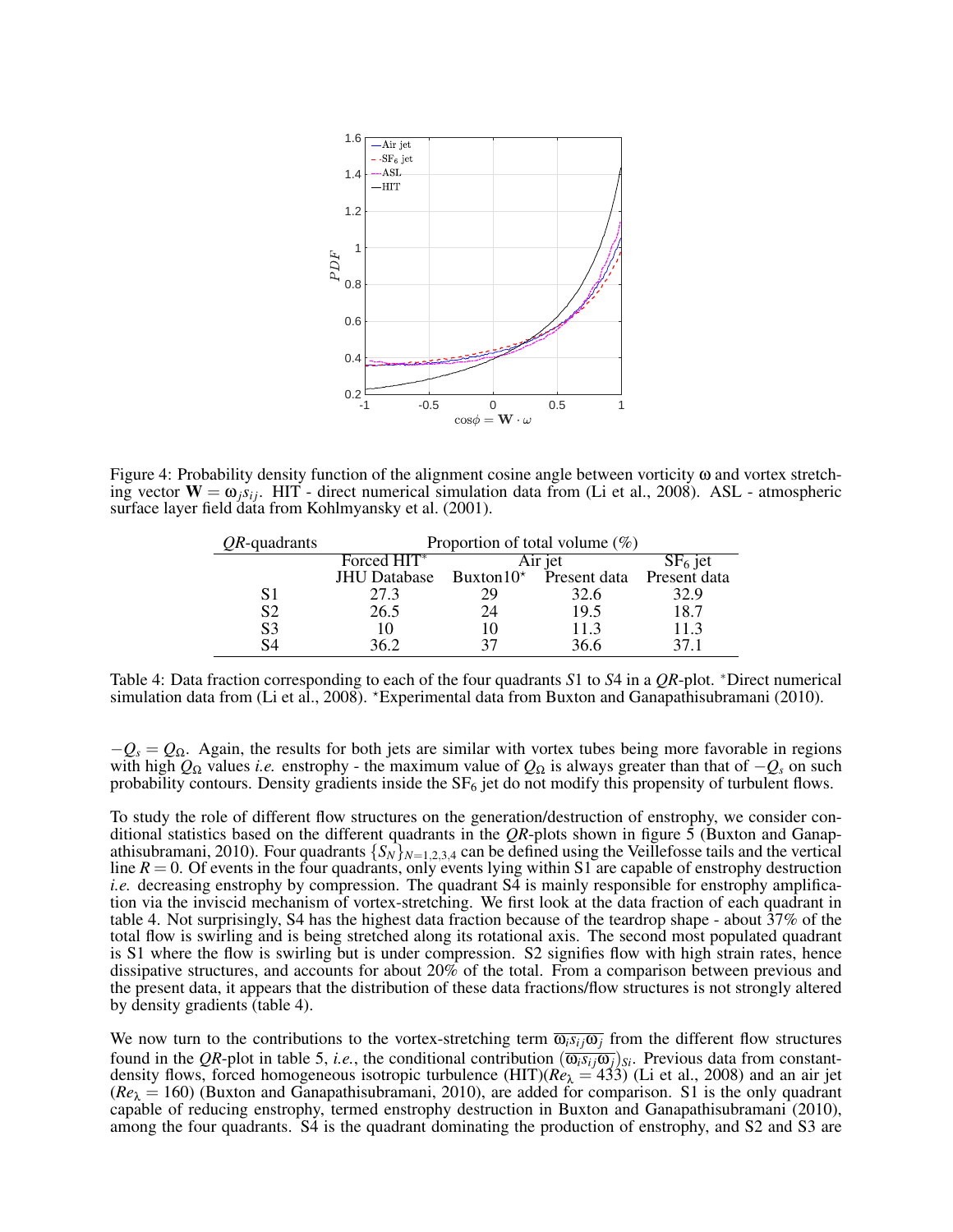

Figure 5: Joint probability density functions of the second *Q* and third *R* invariants of the velocity gradient tensor  $\partial u_i/\partial x_j$  in an air jet (left) and a SF<sub>6</sub> jet (right). The contours are probability densities plotted on a log<sub>10</sub> scale.  $Q_{\Omega} = \frac{1}{4}$  $\frac{1}{4}$ ω<sup>2</sup> is the second invariant of the spin tensor Ω. The *QR*-plot can be divided into four regions,  $\{S_N\}_{N=1,2,3,4}$ , to analyze the contributions of different flow structures to the production of enstrophy. The shown data are conditioned to have values of  $|P| < 0.08(v/\eta^2)$ .

| $QR$ -quadrants |                     | $\omega_i s_{i i} \omega_i$ | $\sqrt{\omega_i} s_{i j} \omega_j$ |              |
|-----------------|---------------------|-----------------------------|------------------------------------|--------------|
|                 | Forced HIT*         | Air jet                     |                                    | $SF6$ jet    |
|                 | <b>JHU</b> Database | Buxton $10^*$               | Present data                       | Present data |
| S1              | $-0.48$             | $-0.40$                     | $-0.36$                            | $-1.0$       |
| S <sub>2</sub>  | 0.75                | 0.69                        | 0.72                               | 0.64         |
| S <sub>3</sub>  | 0.48                | 0.54                        | 0.73                               | 0.77         |
| 84              | 2.44                | 2 44                        | 2.66                               | 3.10         |

Table 5: Different contributions  $(\overline{\omega_i s_{ij} \omega_j})_{S_N}$  to the total vortex-stretching term  $\overline{\omega_i s_{ij} \omega_j}$  conditioned on the four quadrants *S*1 to *S*4 in a *QR*-plot. <sup>∗</sup>Direct numerical simulation data from (Li et al., 2008). ?Experimental data from Buxton and Ganapathisubramani (2010).

comparable in their positive contributions to enstrophy.

### 5 Conclusion

This study investigates the small-scale kinematics of a turbulent, variable-density  $SF_6$  jet. To obtain the required three-dimensional velocity fields, we have reconstructed pseudo volumes of the jet by applying Taylor's *frozen turbulence* hypothesis to a time-resolved stereoscopic PIV dataset obtained at a jet crosssection. We have found the following results for the variable-density jet: (1) it experiences weaker (in magnitude) fluid deformation, (2) it has a weaker normalized vortex-stretching term, (3) its *QR*-plot exhibits a teardrop shape, (4) the density gradients do not seem to alter the propensity to form tube-like swirling structures surrounded by sheet-like, highly dissipative structures, and (5) conditional statistics based on the different quadrants in the *QR*-plot show that it has stronger enstrophy production/destruction contributions to the total  $\omega_i S_{ij} \omega_j$  than that observed in the air jet.

Based on this work, laboratory experiments are currently underway to combine time-resolved stereoscopic PIV and planar laser-induced fluorescence (PLIF) to obtain simultaneous volumetric velocity and density fields. These results will be used to better understand the interplay of density gradients with velocity in the VD jet.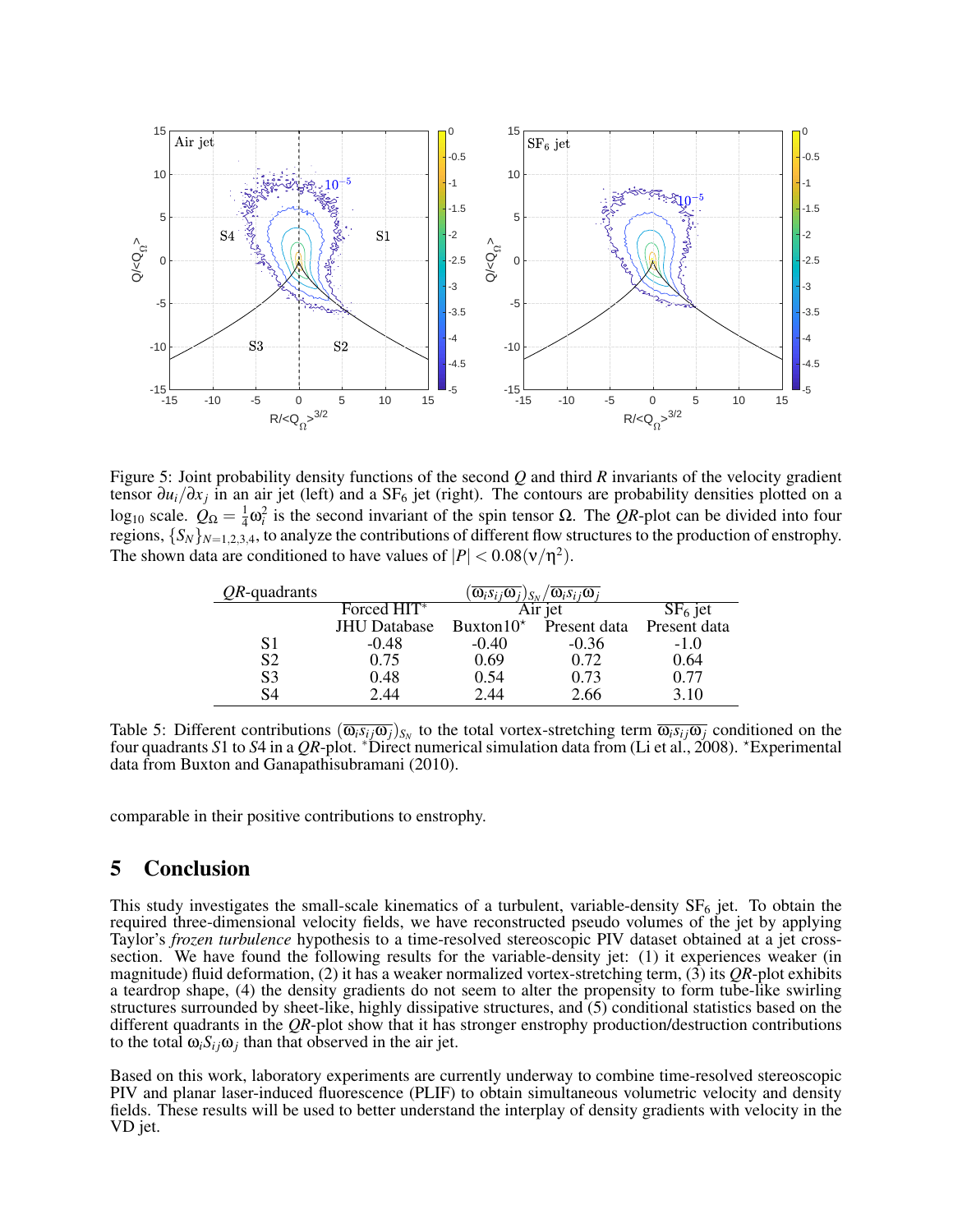

Figure 6: Joint probability density functions of the second  $Q_s$  and third  $R_s$  invariants of the rate-of-strain tensor  $s_{ij}$  in an air jet (left) and a  $SF_6$  jet (right). The contours are probability densities plotted on a  $log_{10}$ scale. The red solid line represents  $R_s = (-Q_s)^{3/2} a(1+a)(1+a+a^2)^{-3/2}$  where  $a = \beta/\alpha = 1/3$ , and the ratio of eigenvalues of s are  $\alpha$  :  $\beta$  :  $\gamma = 3$  : 1 : -4. The shown data are conditioned to have values of  $|P| < 0.08 \, (\nu / \eta^2)$ .

#### References

- Buxton O, Breda M, and Chen X (2017) Invariants of the velocity gradient tensor in a spatially developing inhomogeneous turbulent flow. *Journal of Fluid Mechanics* 817:1–20
- Buxton O and Ganapathisubramani B (2010) Amplification of enstrophy in the far field of an axisymmetric turbulent jet. *Journal of Fluid Mechanics* 651:483–502
- Charonko J and Prestridge K (2017) Variable-density mixing in turbulent jets with coflow. *Journal of Fluid Mechanics* 825:887–921
- Chong M, Perry A, and Cantwell B (1990) A general classification of three-dimensional flow fields. *Phys Fluids* 2(5):765–777
- Ganapathisubramani B, Lakshminarasimhan K, and Clemens N (2008) A general classification of threedimensional flow fields. *Phys Fluids* 2:765–777
- George W and Hussein H (1991) Locally axisymmetric turbulence. *Journal of Fluid Mechanics* 233:1–23
- Gomes-Fernandes R, Ganapathisubramani B, and Vassilicos J (2014) Evolution of the velocity-gradient tensor in a spatially developing turbulent flow. *Journal of Fluid Mechanics* 756:252–292
- Kohlmyansky M, Tsinober A, and Yorish S (2001) Velocity derivatives in the atmospheric surface layer at re<sup>λ</sup> = 10<sup>4</sup> . *Phys Fluids* 13:311–314
- Lai C, Charonko J, and Prestridge K (2018) A karman-howarth-monin equation for variable-density turbulence. *Journal of Fluid Mechanics* 843:382–418
- Li Y, Perlman E, Wan M, Yang Y, Meneveau C, Burns R, Chen S, Szalay A, and Eyink G (2008) A public turbulence database cluster and applications to study lagrangian evolution of velocity increments in turbulence. *J Turbul* 9:N31
- Livescu D and Ristorcelli J (2007) Buoyancy-driven variable-density turbulence. *Journal of Fluid Mechanics* 591:43–71